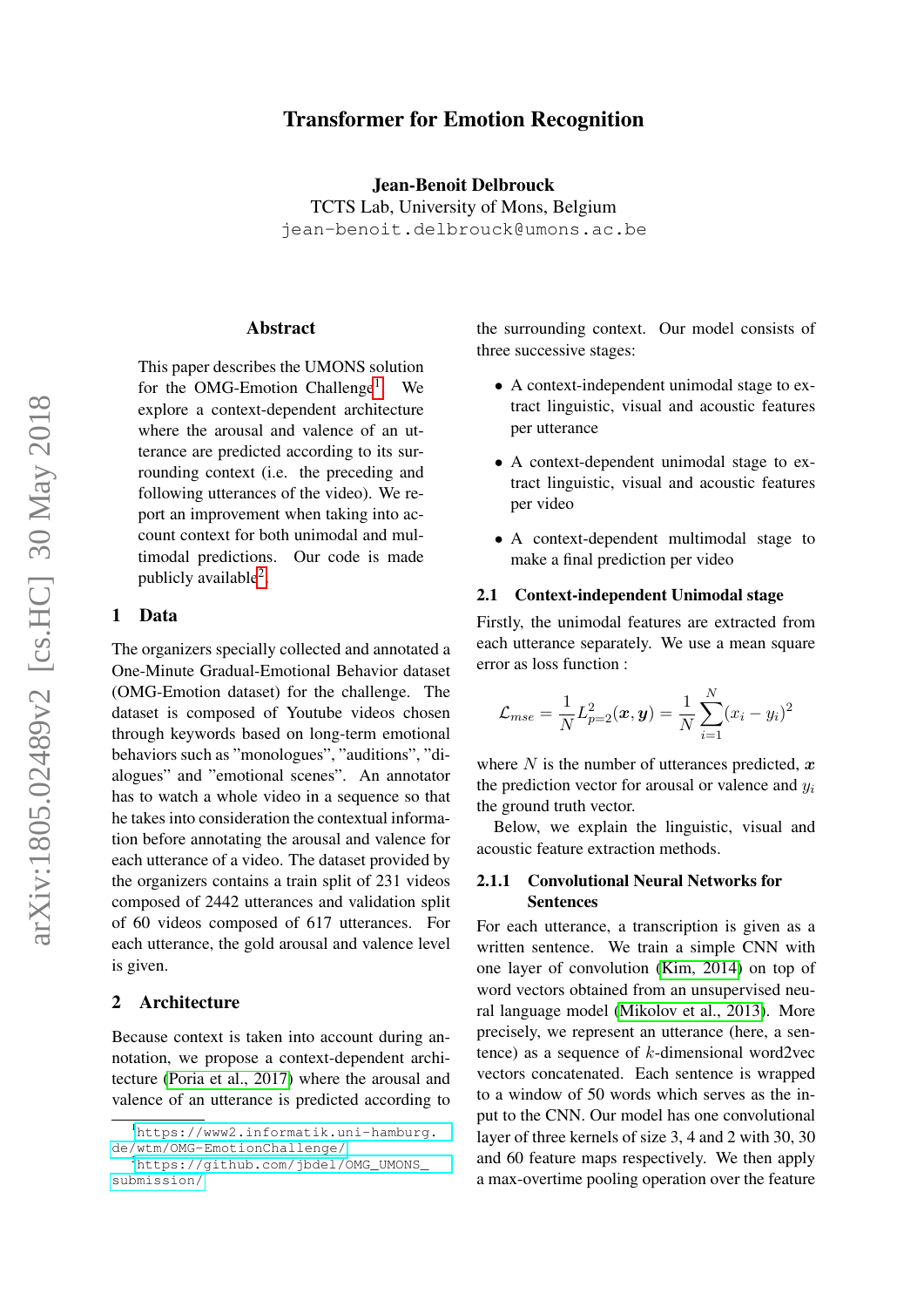map and capture the most important feature, one with the highest value, for each feature map. Each kernel and max-pooling operation are interleaved with ReLu activation function. Finally, a fully connected network layer FC<sub>out</sub> of size [120  $\rightarrow$  2] predicts both arousal and valence of the utterance. We extract the 120-dimensional features of an utterance before the  $FC_{out}$  operation.

## 2.1.2 3D-CNN for visual input

In this section, we explain how we extract features of each utterance's video with a 3D-CNN [\(Ji et](#page-2-0) [al., 2013\)](#page-2-0). A video is a sequence of frames of size  $W \times H \times 3$ . The 3D convolution is achieved by convolving a 3D-kernel to the cube formed by stacking multiple successive video frames together. By this construction, the feature maps in the convolution layer is connected to multiple frames in the previous layer and therefore is able to capture the temporal information. In our experiments, we sample 32 frames of size  $32 \times 32$  per video, equally inter-spaced, so that each video in the dataset  $\in \mathbb{R}^{32 \times 32 \times 32 \times 3}$ . Our CNN consists of 2 convolutional layers of 32 filters of size  $5 \times 5 \times 5$ . Each layer is followed by two max-pooling layers of size  $4 \times 4 \times 4$  and  $3 \times 3 \times 3$  respectively. Afterwards, two fully connected network layers  $FC_{out_1}$ [864  $\rightarrow$  128] and FC<sub>out<sub>2</sub></sub> [128  $\rightarrow$  2] map the CNN outputs to a predicted arousal and valence level. We extract the 128-dimensional features of an utterance before the  $FC_{out_2}$  operation.

## 2.1.3 OpenSmile for audio input

For every utterance's video, we sample a Waveform Audio file at 16 KHz frequency and use OpenSmile [\(Eyben et al., 2010\)](#page-2-1) to extract 6373 features from the IS13-ComParE configuration file. To reduce the number, we only select the k-best features based on univariate statistical regression tests where arousal and valence levels are the targets. We pick  $k = 80$  for both arousal and valence tests and merge features indexes together. We ended up with 121 unique features per utterances.

## 2.2 Context-dependent Unimodal stage

In this section, we stack the utterances video-wise for each modality. Lets consider a modality  $m$ of utterance feature size  $k$ , a video  $V_i$  is the sequence of utterances vectors  $(x_1, x_2, \ldots, x_T)_i$ where  $x_j \in \mathbb{R}^k$  and T is the number of utterances in  $V_i$ . We now have a set of modality videos

 $V_m = (V_1, V_2, \dots, V_N)_m$  where N is number of video in the dataset.

In previous similar work [\(Poria et al., 2017\)](#page-3-0), the video matrice  $V_i$  was the input of a bi-directional LSTM network to capture previous and following context. We argue that, especially if the video has many utterances, the context might be incomplete or inaccurate for a specific utterance. We tackle the problem by using self-attention (sometimes called intra-attention). This attention mechanism relates different positions of a single sequence in order to compute a representation of the sequence and has been successfully used in a variety of tasks [\(Parikh et al., 2016;](#page-3-3) [Lin et al., 2017;](#page-3-4) [Vaswani et](#page-3-5) [al., 2017\)](#page-3-5). More specifically, we use the "transformer" encoder with multi-head self-attention to compute our context-dependent unimodal video features.



Figure 1: Overview of the Context-dependent Unimodal stage. Each utterance's arousal and valence level are predicted through a whole video

#### 2.2.1 Transformer encoder

The encoder is composed of a stack of N identical blocks. Each block has two layers. The first layer is a multi-head self-attention mechanism, and the second is a fully connected feed-forward network. Each layer is followed by a normalization layer and employs a residual connection. The output of each layer can be rewritten as the following

LayerNorm $(x + \text{layer}(x))$ 

where  $layer(x)$  is the function implemented by the layer itself (multi-head attention or feed forward).

### 2.2.2 Multi-Head attention

Let  $d_k$  be the queries and keys dimension and  $d_v$ the values dimension, the attention function is the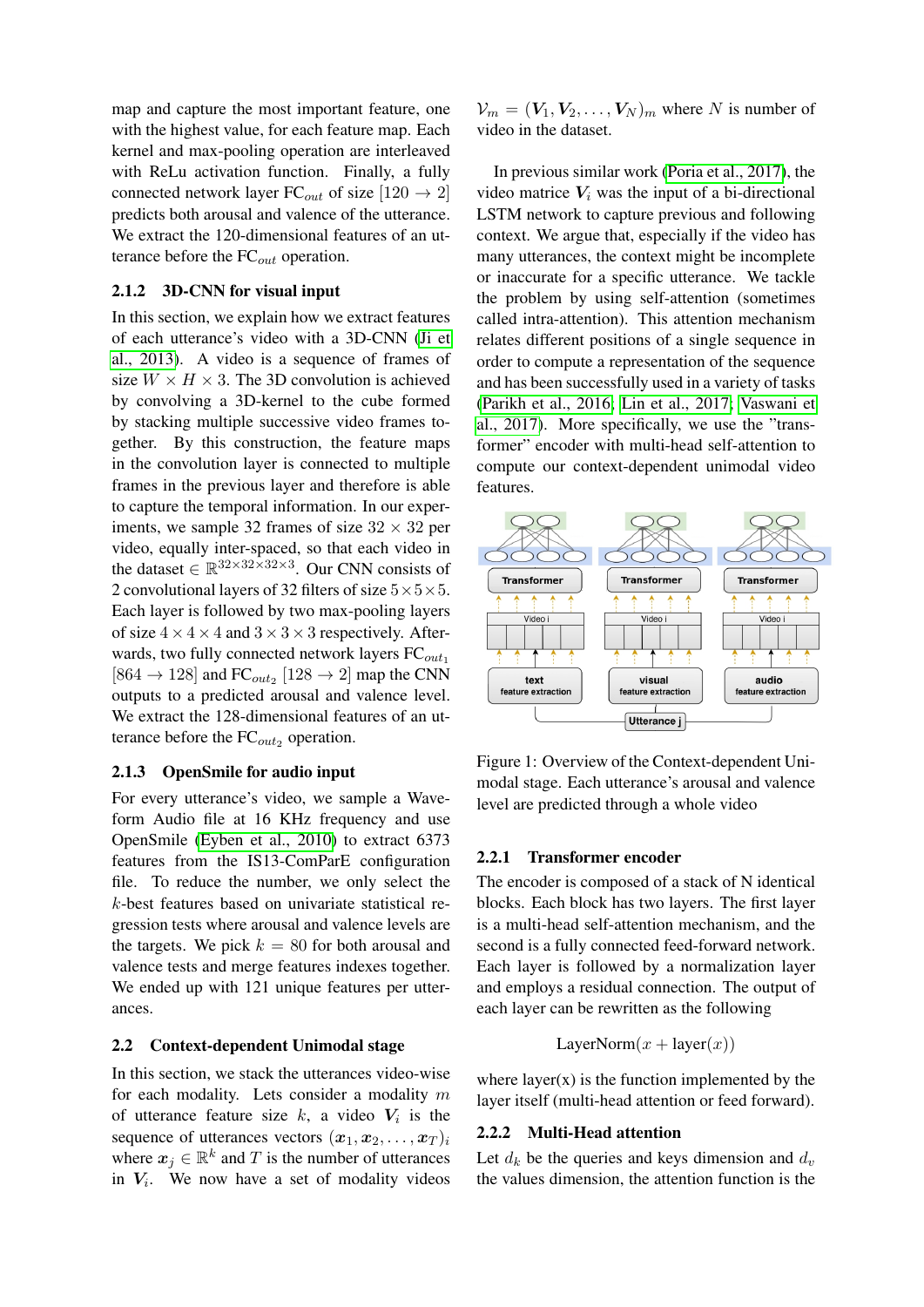dot products of the query with all keys, divide each  $\frac{\partial v}{\partial k}$ , and apply a softmax function to obtain the weights on the values :

$$
\text{Attention}(Q, K, V) = \text{softmax}(\frac{QK^T}{\sqrt{d_k}})V
$$

Authors found it beneficial to linearly project the queries, keys and values  $h$  times with different learned linear projections to  $d_k$ ,  $d_k$  and  $d_v$  dimensions. The output of the multi-head attention is the concatenation of the h number of  $d_v$  values.

We pick  $d_k = d_v = 64, h = 8, N = 2$ .

## 2.2.3 Dense output layer

The output of each utterance's transformer goes through a last fully connected layer  $FC_{out}$  of size  $[m, 2]$  to predict both arousal and valence level. Because we make our prediction per video, we propose to include the concordance correlation coefficient in our loss function. We define  $\mathcal{L}_{ccc}$  =  $1 - p_c$  where

$$
p_c = \frac{2\sigma_{xy}^2}{\sigma_x^2 + \sigma_y^2 + (\mu_x - \mu_y)^2}
$$

We now want to minimize.

$$
\mathcal{L}_{\text{total}} = \mathcal{L}_{\text{mse}} + 0.25 \times \mathcal{L}_{\text{ccc}}
$$

for both arousal and valence value. In addition to lead to better results, we found it to give the model more stability between evaluation and reproducibility between runs.

## 3 Context-dependent Multimodal stage

This section is similar to the previous section, except that we now have only one set of video  $V = (V_1, V_2, \ldots, V_N)$  where each video  $V_i$ is composed of multimodal utterances  $x_i$  =  $(x_{\text{linguistic}}, x_{\text{visual}}, x_{\text{audio}})$ . In our experiments, we tried two types of fusion.

## A Concatenation

We simply concatenate each modality utterance-wise. The utterance  $x_i$  can be rewritten  $x_j = x_{\text{linguistic}} \oplus x_{\text{visual}} \oplus x_{\text{audio}}$ where ⊕ denotes concatenation.

## B Multimodal Compact Bilinear Pooling

We would like each feature of each modality to combine with each others. We would learn a model W (here linear), i.e.  $c =$  $W[[x \otimes y] \otimes z]$  where  $\otimes$  is the outer-product operation and [] denotes linearizing the matrix in a vector. In our experiments, our modality feature size are 120, 128 and 121. If we want  $c \in \mathbb{R}^{512}$ , W would have 951 millions parameters. A multimodal compact bilinear pooling model [\(Fukui et al., 2016\)](#page-2-2) can be learned by relying on the Count Sketch projection function [\(Charikar et al., 2002\)](#page-2-3) to project the outer product to a lower dimensional space, which reduces the number of parameters in  $W$ .

#### 4 Results

We report our preliminary results in term of the concordance correlation coefficient metric.

| Model                        | <b>Mean CCC</b> |
|------------------------------|-----------------|
| Monomodal feature extraction |                 |
| <b>Text - CNN</b>            | 0.165           |
| Audio - OpenSmile            | 0.150           |
| Video - 3DCNN                | 0.186           |
| Contextual monomodal         |                 |
| Text                         | 0.220           |
| Audio                        | 0.223           |
| Video                        | 0.227           |
| <b>Contextual multimodal</b> |                 |
| $T + A + V$                  | 0.274           |
| $T + A + V + CRP$            | 0.301           |

#### References

- <span id="page-2-3"></span>[Charikar et al.2002] Moses Charikar, Kevin Chen, and Martin Farach-Colton. 2002. Finding frequent items in data streams. In *International Colloquium on Automata, Languages, and Programming*, pages 693–703. Springer.
- <span id="page-2-1"></span>[Eyben et al.2010] Florian Eyben, Martin Wöllmer, and Björn Schuller. 2010. Opensmile: the munich versatile and fast open-source audio feature extractor. In *Proceedings of the 18th ACM international conference on Multimedia*, pages 1459–1462. ACM.
- <span id="page-2-2"></span>[Fukui et al.2016] Akira Fukui, Dong Huk Park, Daylen Yang, Anna Rohrbach, Trevor Darrell, and Marcus Rohrbach. 2016. Multimodal compact bilinear pooling for visual question answering and visual grounding. *arXiv preprint arXiv:1606.01847*.
- <span id="page-2-0"></span>[Ji et al.2013] Shuiwang Ji, Wei Xu, Ming Yang, and Kai Yu. 2013. 3d convolutional neural networks for human action recognition. *IEEE transactions on pattern analysis and machine intelligence*, 35(1):221–231.